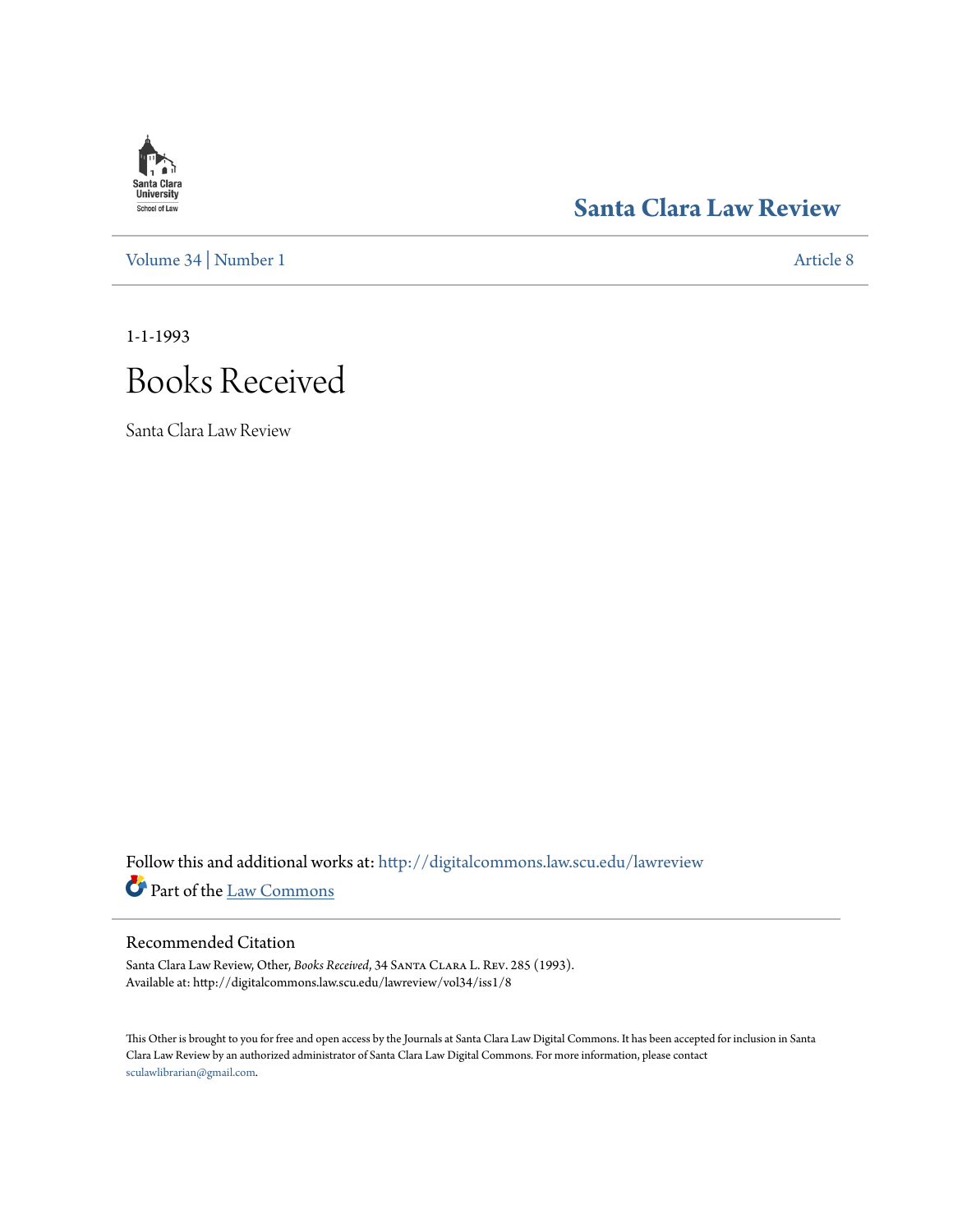#### **BOOKS RECEIVED**

**Agenda for Reform: The Future of Employment Relationships and Law. By William B. Gould** IV. Cambridge, Massachusetts: The MIT Press. **1993. Pp. 313.** Hardcover.

American industries no longer exist *in vacuo.* The emergence of global economics, evidenced **by** the formation of the European Economic Council, the re-emergence of Japan and Germany as economic labor powers, and initiatives such as the North American Free Trade Agreement **(NAFTA),** poses a threat to the well-being of the American labor system, and more particularly, to the security of the American worker. In the face of these threats, American industries find themselves at a crossroads. Industries are realizing that new paths must be taken if they are to remain viable in global economics.

Given the current climate of the American labor system, it is most helpful to have a resource such as *Agenda for Reform: The Future of Employment Relationships and the Law,* by William B. Gould IV. *Agenda* explores the current weaknesses of the labor system, explaining how the system arrived at its current condition and offering options for labor law reform and new labor-management relationships that stop the erosion of worker protection while promoting industrial proficiency. Gould's goal in *Agenda* is to propose an agenda of reforms that would protect ideals he has espoused for over 25 years: job security for workers, employee participation in the economy and the political process, and the effectiveness of unions in protecting employee interests in the workplace. While overall pro-labor and pro-union in its outlook, *Agenda* effectively presents the perspectives of both labor and management, and it is quick to criticize both where necessary.

Throughout the book, Gould presents an in-depth look at the American labor law system. Close attention is given such definitive acts as the National Labor Relations Act and the Civil Rights Acts of 1964 and 1991. The relevance and impact of the Acts on the labor law area are examined in detail.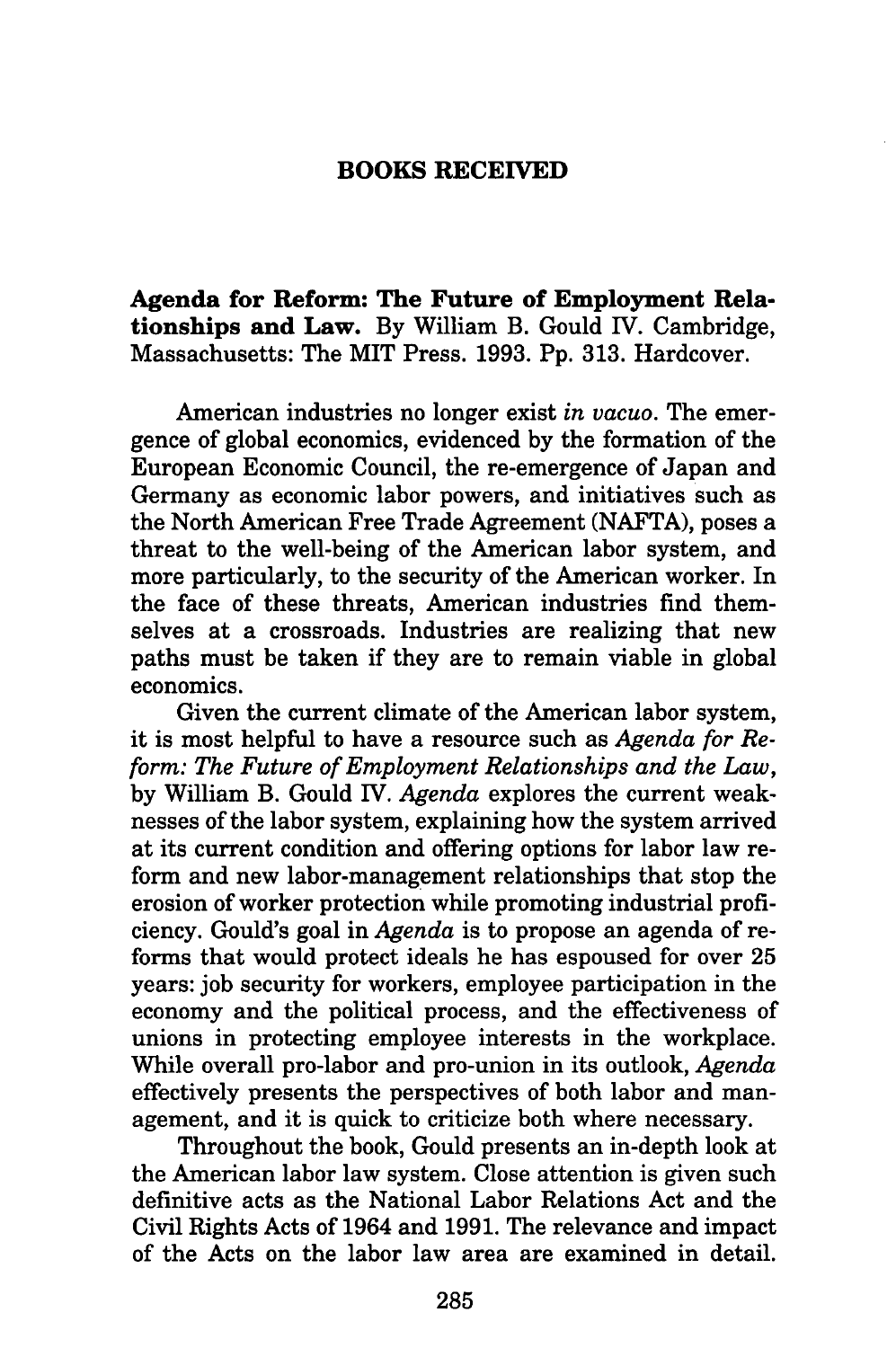*Agenda* goes beyond historical analysis, however, and proposes reforms that aim at providing greater job security and a voice to workers while keeping in mind America's need to protect itself against foreign competition.

A pervasive theme in *Agenda* is the importance of the union as a representative and protector of workers' interests. The ability of unions to create and support collective bargaining activities is for Gould a strong factor in why American workers need union support. The book stresses that employees, both skilled and unskilled, are often in a position to do collectively what they cannot do individually. Gould points to such activities as promoting labor legislation designed to promote the workers' interest, and initiatives in arenas such as unemployment compensation, social security, and workers' compensation as areas unions address via collective bargaining that are not effectively addressed in individual employee discussions with management.

Gould laments the decline in power of American labor unions over the last thirty years, and he sets forth sound reasons for how this decline occurred. One large reason was the basic lethargy and lack of organization unions generally displayed during the last three decades. In the 1970's and 1980's, unions failed to attract and organize "fresh blood." There was no active organization of new workplaces where young employees were likely to be employed. The unions also failed (and continue to do so) in not pursuing unorganized sectors of workers. Gould cites Silicon Valley and the hightech industry in general as niches the unions have not successfully attracted. *Agenda* also points out that unions have not addressed new types of employees that have emerged over the last two decades, including illegal immigrants and part-time workers. All of these failures acted to steadily deplete the number of union members in the country.

The author also points to the Supreme Court and its numerous decisions in the labor law area as a factor in the decline of unions. Gould cites numerous Supreme Court pro-employer/anti-collective-bargaining decisions from the Burger and Rehnquist Courts that hurt union status. The author shows how both Courts fashioned opinions promoting managerial prerogatives and the right of workers to resign from unions.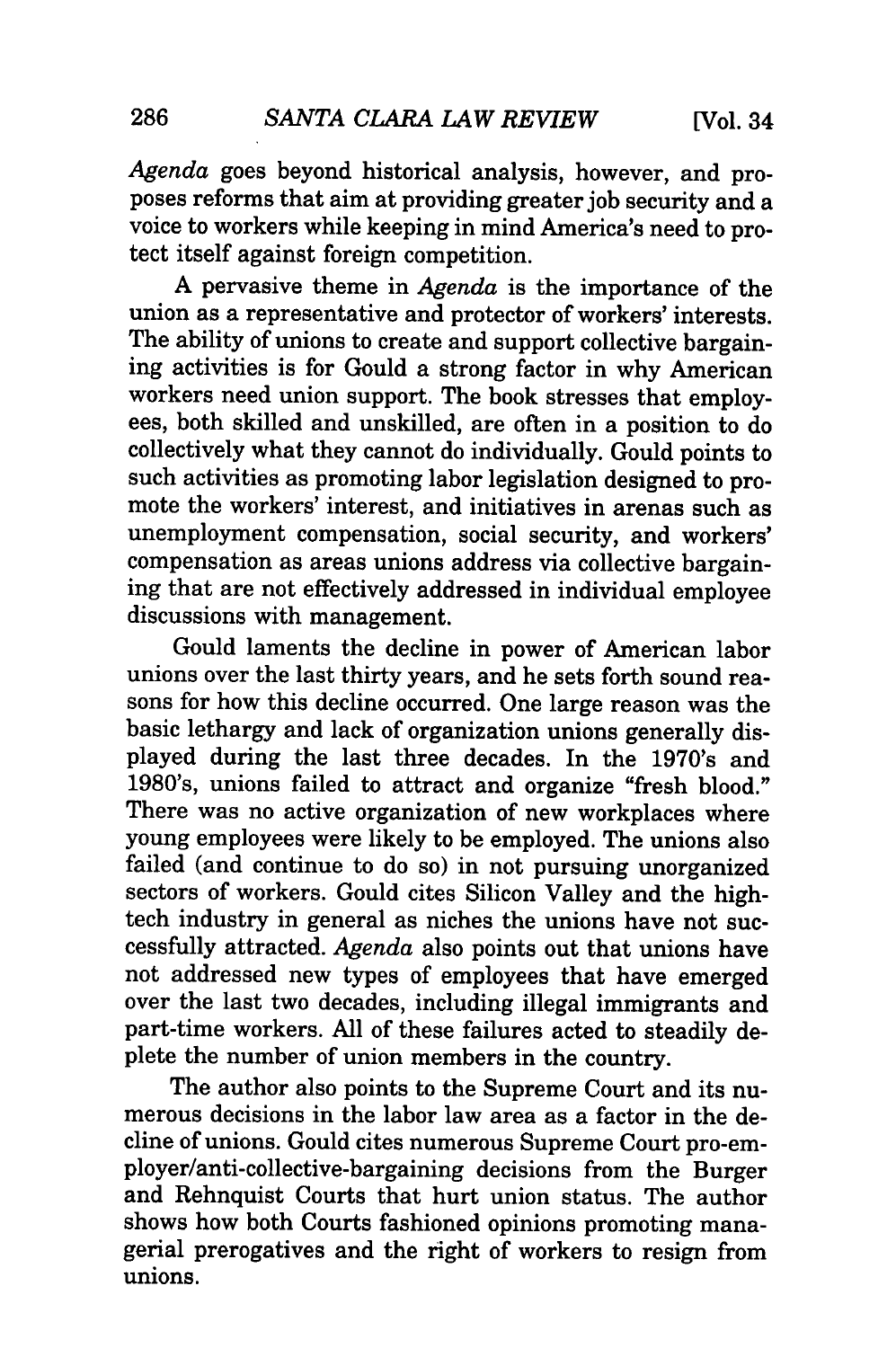Gould makes it clear that a return to aggressive tactics is necessary if unions are to regain their strength. Strong attempts to unionize unorganized sects must be made, and the unions must attract young members. One effective method of attracting non-union employees that the book suggests is the provision, through union representation, of benefits such as legal services. Gould suggests linking such services with job security issues-such as legal representation for workers involved in wrongful discharge cases. Gould believes that the wrongful discharge area, as well as the employment discrimination area, are opportune areas for unions to become actively involved in as protectors of worker interests. First, such areas allow the unions to seize the high ground of public opinion. Second, unions are better positioned to intervene in the workplace where arbitration or some other type of legal mechanism is in play. Gould believes that through utilizing the collection of individual rights that have become a part of the employment relationship over the last twenty years, unions can both assist unorganized workers and foster their own growth.

Another central concern of *Agenda* is the issue of employee participation programs in the workplace. Gould holds that for employees to function in a democratic society, they must have a voice in their workplace. In defining this voice, Gould indicates that it can include participating in decisions on hiring, scheduling of work, and hours, and can go as far as profit-sharing in the company. To an extent, this voice could only come about through a breakdown of the adversarial "them-us" labor-management mentality that pervades the American labor system. Cooperation is essential if key reforms such as those involving job classifications, work rules, and the enhancement of employer flexibility are to be made. Such cooperation is evidenced in the changes in the relationship between employee and employer at the shop floor level of many U.S. industries. The "team method" of work assignments and responsibilities that has become part of basic manufacturing industries displays the type of cooperation necessary for reform, and for Gould, it is a step in the right direction. While active reform is key, Gould indicates that there are factors at work that may push employers to initiate greater employee participation on their own. One factor is that foreign competition is intensifying, especially from Ja-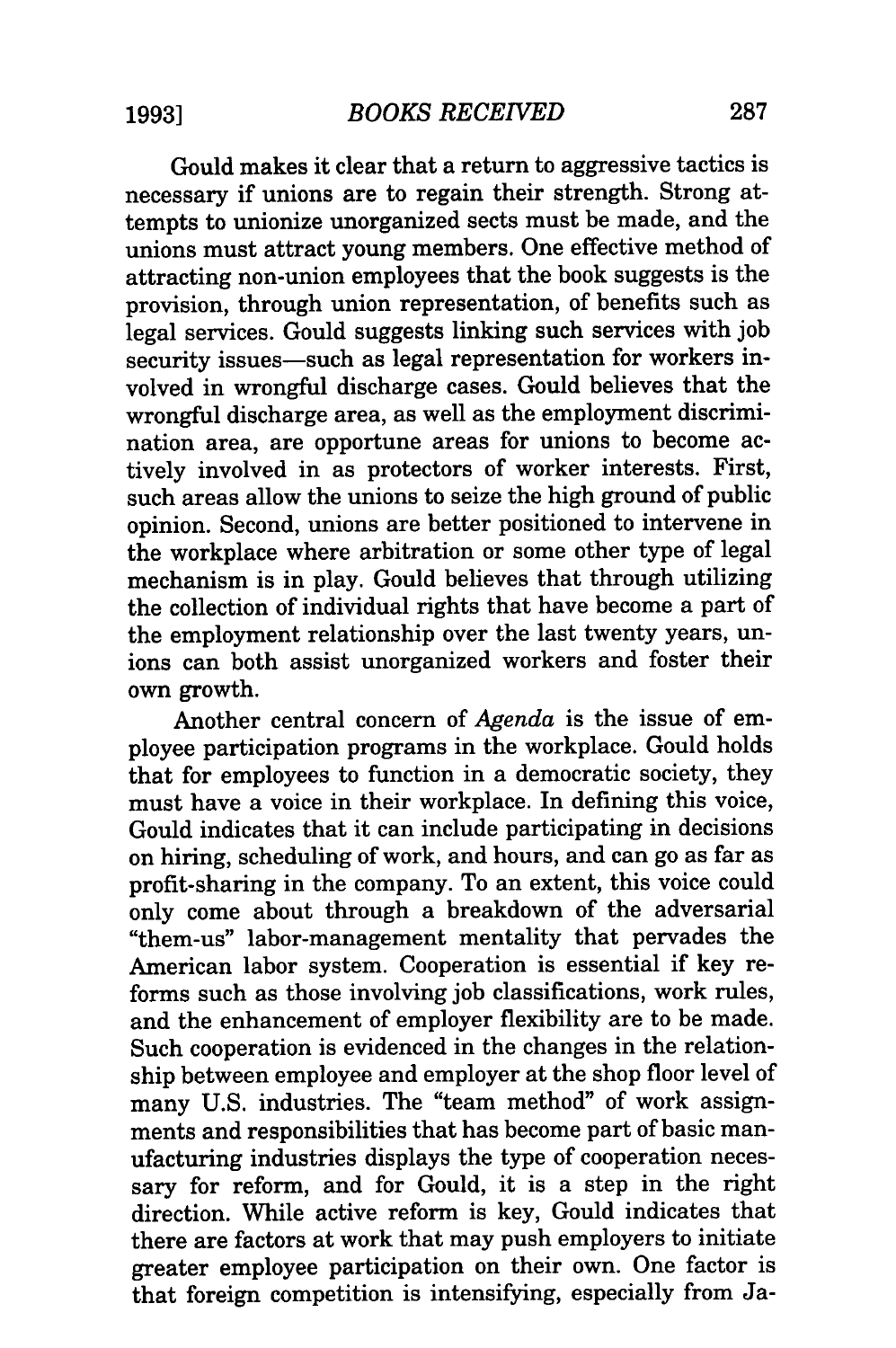pan. To keep up with the competition, America needs to eliminate inefficient practices. Another factor is the expansion of the nonunion sector in the United States. Due to this expansion, employers will become more interested in finding some mechanism or institution through which employee interests can be represented. While employee participation programs are advocated by Gould, he is wary of such programs being used by employers to replace the need for union representation in the workplace. Ideal programs will combine involvement with managerial decision-making and union protection, since such employer-given benefits do not replace the job security unions can win for employees via collective bargaining.

*Agenda for Reform* is incredibly comprehensive in its coverage and ambitious in its objectives. Throughout the book, important legal acts and movements that have shaped American labor law are discussed and analyzed. William B. Gould has certainly shown himself to be an authoritative voice in labor law reform. *Agenda* is a valuable resource for those who wish to gain a deeper insight into the future of American labor law.

Federal Environmental Regulation of Real Estate. **By** Frank B. Cross. Boston, Massachusetts: Warren, Gorham, Lamont. **1993. Pp.** 347 **&** Appendices. Hardcover.

The federal government's regulation of the environment is a recent development that is changing the scope of basic real property law. In the past, real estate lawyers who were engaged in land sales focused on lending laws and various federal laws as the guidelines for completing transactions. Today these guidelines still exist, but they are now supplemented **by** a new category of concerns to which every lawyer must pay close attention: federal environmental regulation of real estate. These laws are important for real estate lawyers and property owners in general, because they directly affect land ownership. The owner of property that poses an environmental hazard may become liable for literally millions of dollars in environmental protection expense or may face criminal penalties. Environmental laws also have a serious effect on land development. Virtually all construction may be prohibited **by** statute if a piece of property is in certain environmentally sensitive areas, such as wetland areas. For an attor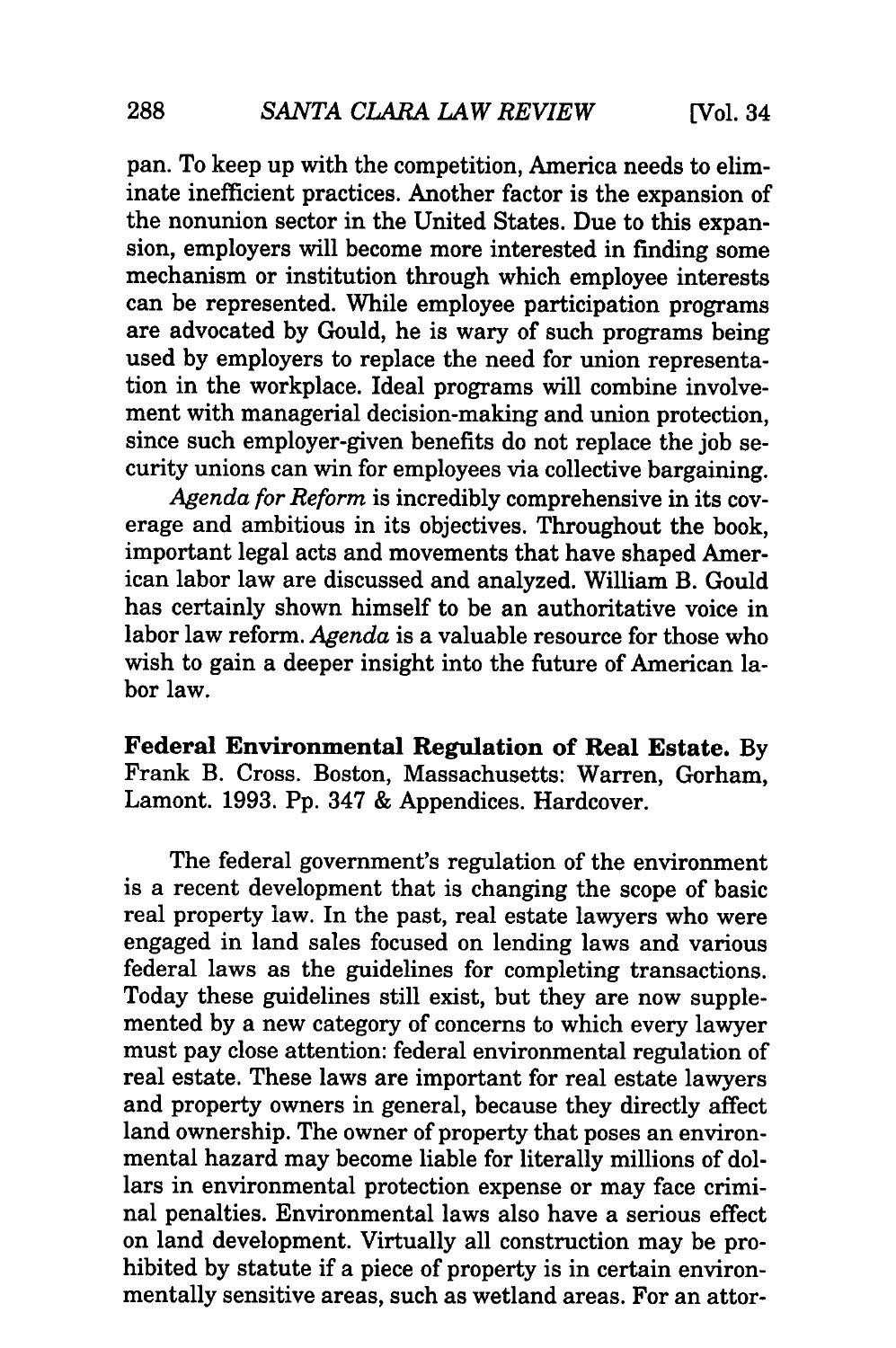ney who routinely handles real property transactions, a familiarity with the federal environmental statutes is essential to effective representation of clients. This is easier said than done, however, when one considers the complexity of such statutes as the Comprehensive Environmental Response, Compensation and Liability Act (CERCLA) or the Resource Conservation and Recovery Act (RCRA). Attorneys who deal with such statutes regularly find that they tend to be not only complex, but also vague as to what they permit and prohibit.

*Federal Environmental Regulation of Real Estate* is an attempt to present the practicing attorney with a practical manual for handling and complying with federal environmental statutes. Author Frank B. Cross compiled the manual in recognition of the significant and still-emerging effect of environmental law upon real estate transactions. Chapter 1 provides an overview of the manual and discusses the areas in which federal environmental regulation impacts real estate. The remaining chapters provide overviews of specific federal environmental acts that affect real estate transactions. In examining the acts, the chapters set forth the procedures necessary to comply with the laws or the factors influencing the risk of liability under the acts. Each chapter is accompanied by an appendix setting forth applicable sections of the environmental acts addressed in that chapter. Of special interest are Chapters 2 through 8.

Chapter 2 of the manual examines the Comprehensive Environmental Response, Compensation and Liability Act (CERCLA). Cross begins the section with a historical overview of the statute, discussing the origins of the Act in 1980 and the establishment of Superfund, which enabled the government to clean up waste sites and sue responsible parties to recover cleanup costs. The manual then covers the procedures involved in triggering the Act and discusses how parties become liable under the Act. Section 2.02 discusses the "Government Response Trigger," or how and when the government's authority kicks in under the Act. The section defines what constitutes a "release" under the Act, and Cross points out, through citing numerous applicable cases, that the courts in general read the statutory definition of "release" broadly. Under the Act, a "release" of "hazardous substances" must occur for government authority to be triggered and for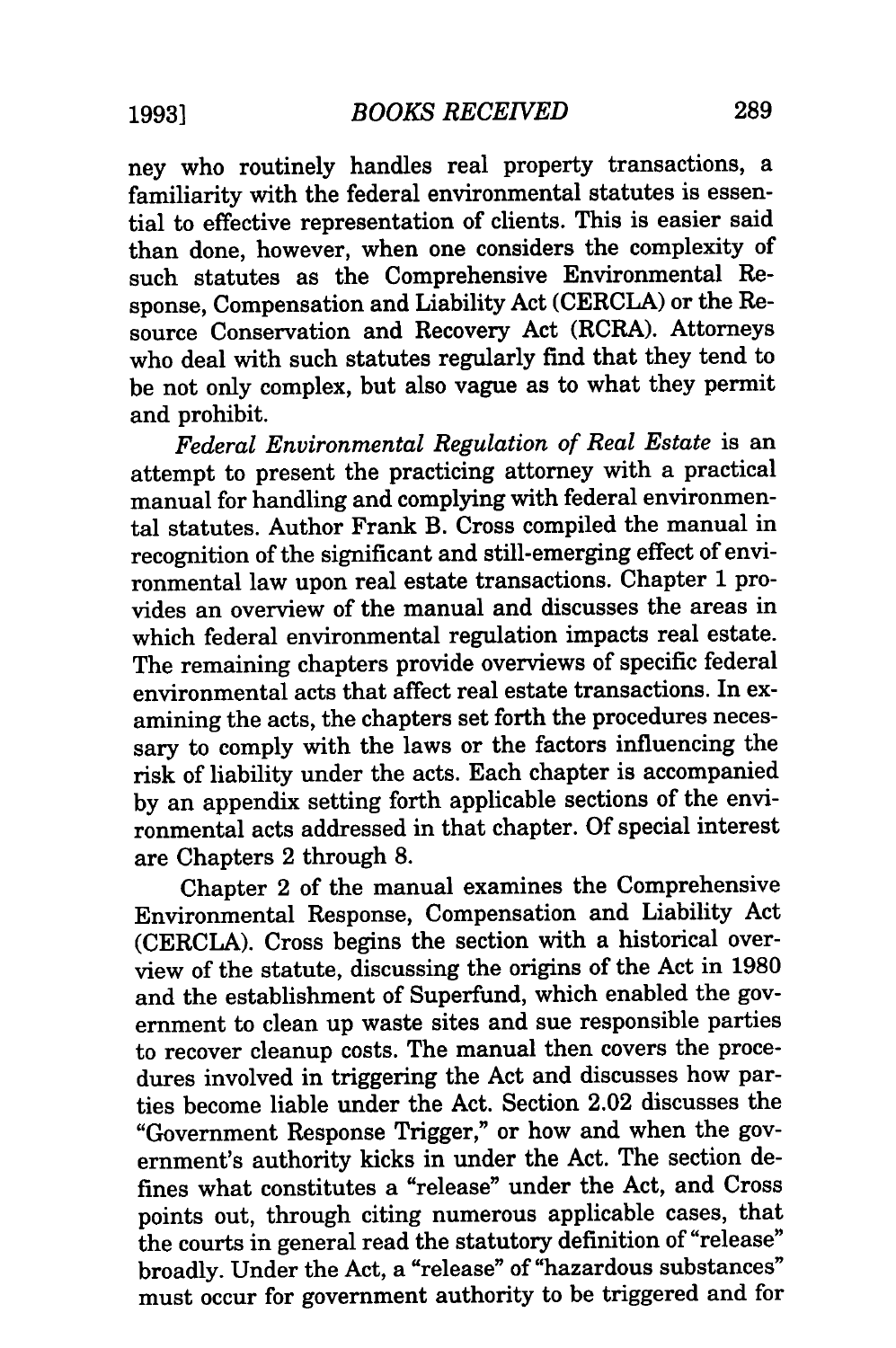liability to attach. Chapter 2 also defines what "hazardous substance" means and how the courts interpret the statutory definition. Section 2.03 addresses what parties are potentially liable under Section 107 of CERCLA. Overall, Section 107 creates four defined categories of potentially liable parties, including (1) the current owner and operator, (2) any person who at the time of disposal owned or operated the facility, (3) any person who by contract arranged for disposal, and (4) any person who accepts or accepted any hazardous substances for transport to disposal facilities. Cross points out that the statutory language regarding potentially liable parties is unclear and has resulted in some inconsistent court decisions on liability. The section addresses all forms of potential parties, including trustees who control assets that include hazardous wastes under CERCLA (section 2.03(g)), and construction contractors who work on a site and somehow disturb hazardous substances (section 2.03(h)). The manual makes it clear that the Act's definitions of release and responsible parties are very broad. Chapter 2 then discusses site cleanup procedures (section 2.08), the settlement of liability (section 2.11), and notification requirements that the parties must follow upon discovery of a release of hazardous substances (section 2.14). The chapter presents a fairly compre- hensive look at the Act, and the manual offers an accompanying appendix setting forth relevant regulations of CERCLA.

The Resource Conservation and Recovery Act (RCRA) is discussed in Chapter 3. Initially passed in 1976, prior to CERCLA, the Act was the result of a growing concern in the 1960's and 1970's over the safe disposal of wastes and recycling of raw materials. RCRA establishes a complex "cradle-to-grave" system for monitoring hazardous wastes. The Act is intended to be consistent with CERCLA, but the procedures are not identical. The first step under RCRA is the conducting of an RCRA facility assessment (RFA) that identifies actual or potential releases of hazardous wastes. The RFA includes visual site inspection and sampling. If the RFA indicates release, corrective action begins. The EPA will direct an RCRA facility investigation (RFI) that evaluates the nature and extent of the release. The RFI is generally conducted by the site owner. If the RFI finds minimal or no release, the EPA may not take any action. If substantial release exists, the RFI is followed by a study to identify appropriate cleanup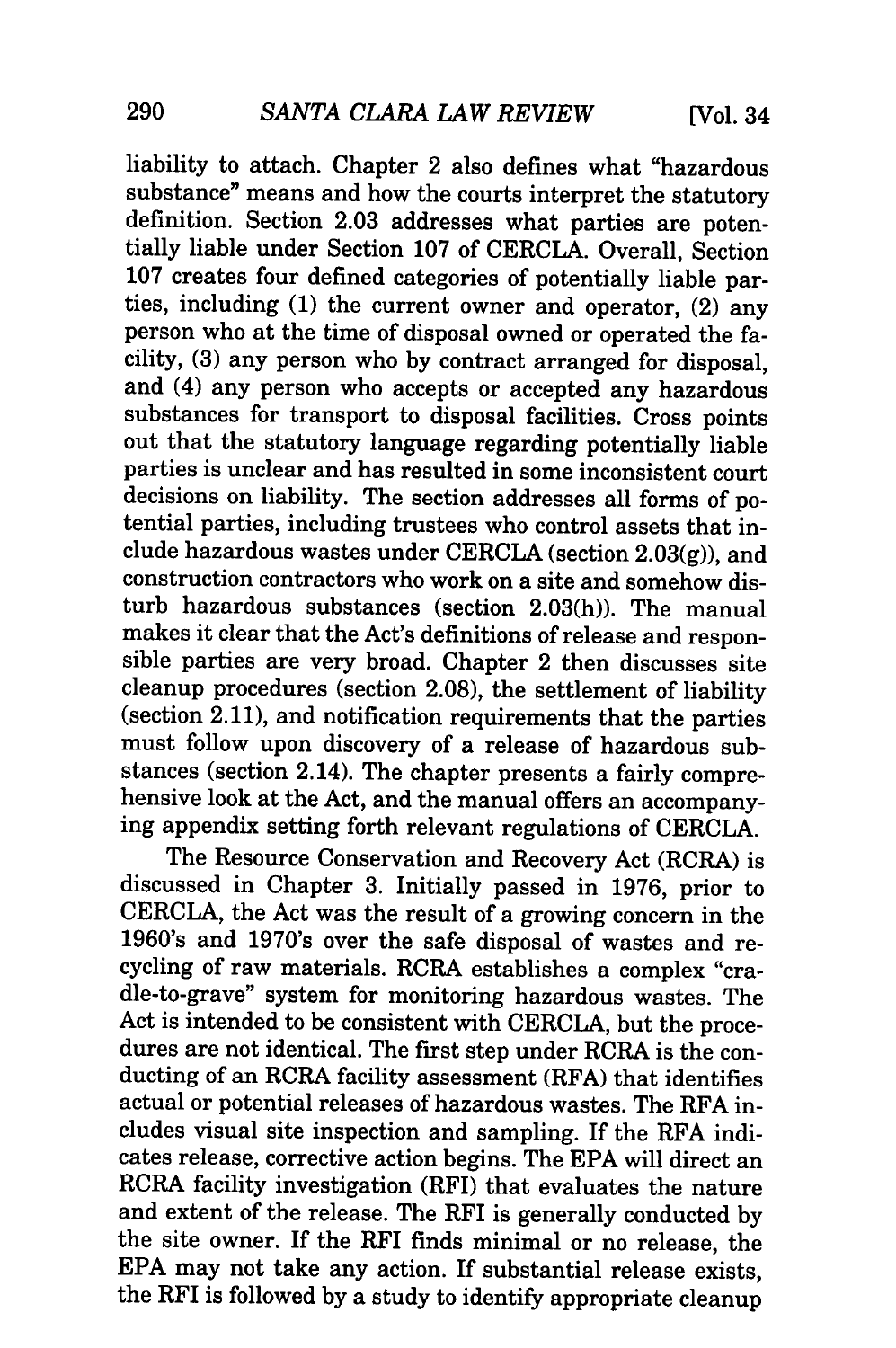methods. The EPA decides which cleanup plan is best, and the corrective action is generally complete once this plan is effectuated. The RCRA authorizes the imposing of criminal penalties on parties who do not comply with certain Act provisions. Considering its complexity, Cross does a commendable job in giving an overview of RCRA and how it interacts with CERCLA.

Chapter 4 addresses the problem of underground storage tank leakage and how it is handled under CERCLA and RCRA. Subtitle I of RCRA, adopted in 1984, addresses the problem of UST systems. Subtitle I establishes a comprehensive system for dealing with the regulation of the design and installation of new USTs and the monitoring of existing USTs. The law requires the owners of USTs to respond to releases, and under CERCLA, financial responsibility requirements for owners and operators of USTs were established. Subtitle I also created a LUST (Leaking Underground Storage Tank) Trust Fund to pay for corrective action in the event of tank releases for which responsible parties cannot pay. Cross points out that the UST legislation is simpler than CERCLA and RCRA and has resulted in significantly less litigation.

The protection of wetland areas through Section 404 of the Clean Water Act is examined in chapter 5. Section 404 provides authority to regulate the discharge of dredged or fill material into the waters of the United States. At its inception, the section was held to apply generally to navigable waters; the Supreme Court, however, quickly held that section 404 includes wetland areas. Chapter 5 discusses the problems involved in defining what is a wetland, as well as what types of activities concerning wetlands the government may regulate. Cross also discusses regulatory enforcement of the law and what penalties are available (section 5.07).

Chapter 6 provides an examination of "Storm Water Runoff," or water resulting from heavy storms, snow melting, surface runoff, or drainage, that contains a variety of pollutants, including heavy metals, pesticides, and traditional pollutants (nutrients, etc.). The chapter addresses how industries can obtain permits from the EPA for regulated storm water discharges (section 6.03), as well as how permittees can comply with EPA imposed discharge monitoring requirements (section 6.04). How the EPA enforces the regulations,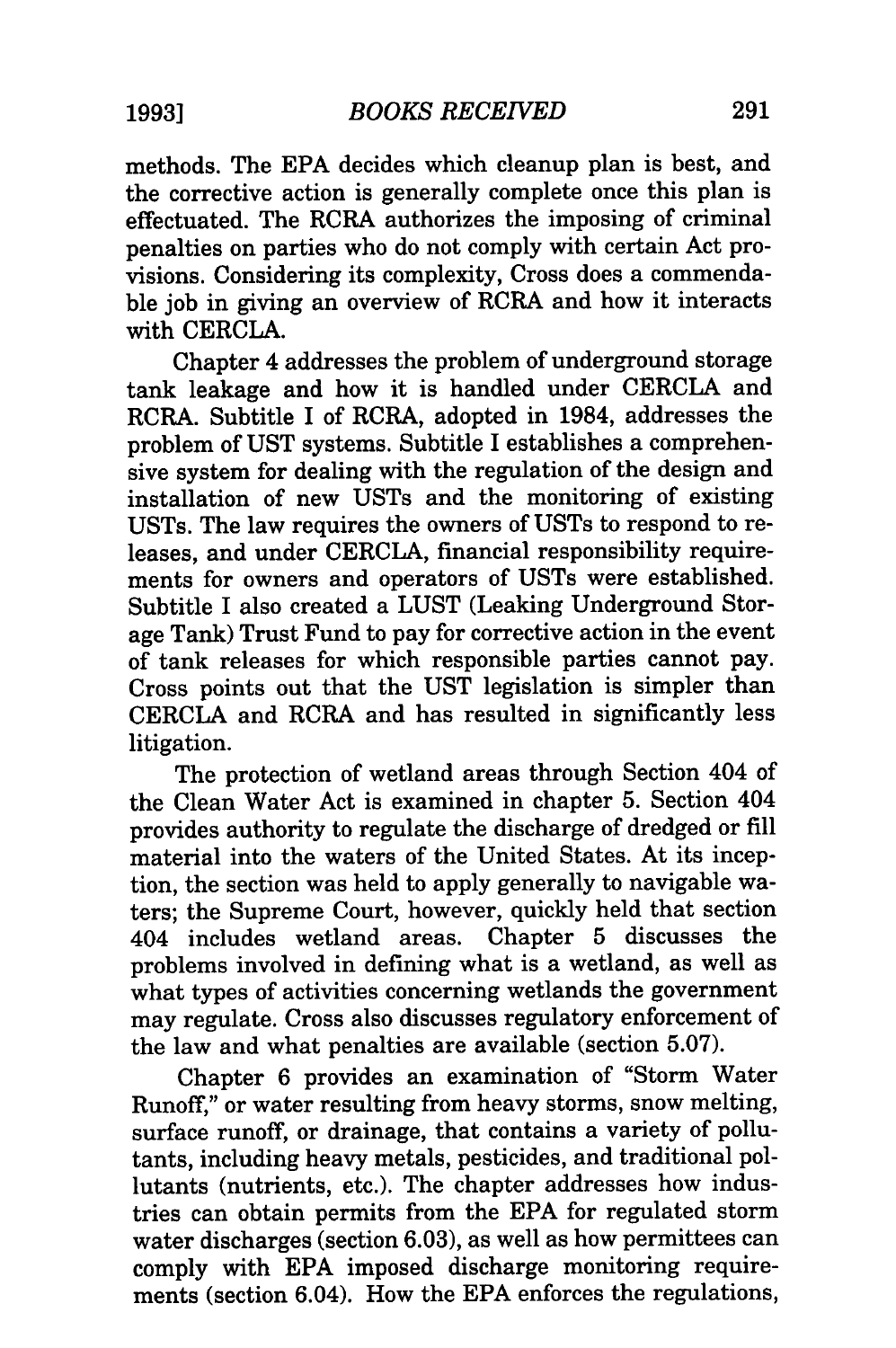and what penalties are available to the Agency, are also noted (section 6.06).

The Endangered Species Act (ESA) and its uncompromising protection of endangered animals is the subject of Chapter 7. Passed in 1973, the ESA contains broad prohibitions against any individual "taking" a species listed by the Department of the Interior as endangered. The law is directed at both the private and the public sectors, prohibiting private industries from harmful activity as well as placing restrictions on federal government actions that might adversely affect protected species. Cross stresses that the law is worded in absolute terms and backed by the Supreme Court, which has held that species protection is accorded the highest priority, far over pragmatic economic concerns. Chapter 7 includes how the protections of the ESA are triggered through the "listing" of a species as endangered and what criteria must be met for such a listing to occur, and it addresses the liabilities and responsibilities for private and government parties under the ESA (sections 7.03-7.04).

The closing chapter discusses the interplay between state-related legislation and the federal environmental legislation discussed in the earlier chapters. In addition to the detailed federal environmental regulations affecting real estate development, states often have their own requirements that regulate and impose penalties for contaminated sites. Cross points out that state legislation either "piggybacks" upon the terms of the federal regulations or, more frequently, goes beyond the federal rules, imposing additional and harsher regulations. State legislation generally provides additional penalties for environmental violations, and people are sometimes convicted for violation of state hazardous waste laws. After a brief discussion of the interplay between the applicable federal and state laws, Chapter 8 provides a state-by-state examination of CERCLA-related provisions, RCRA-related provisions, UST-related provisions, wetlands-related provisions, storm-water-related provisions and endangered species-related provisions.

Federal environmental regulation of real estate ownership, development, and acquisition is not a settled area. The federal environmental statutes themselves continue to be interpreted, amended, and redefined through litigation. A practicing attorney in the real estate area undoubtedly needs a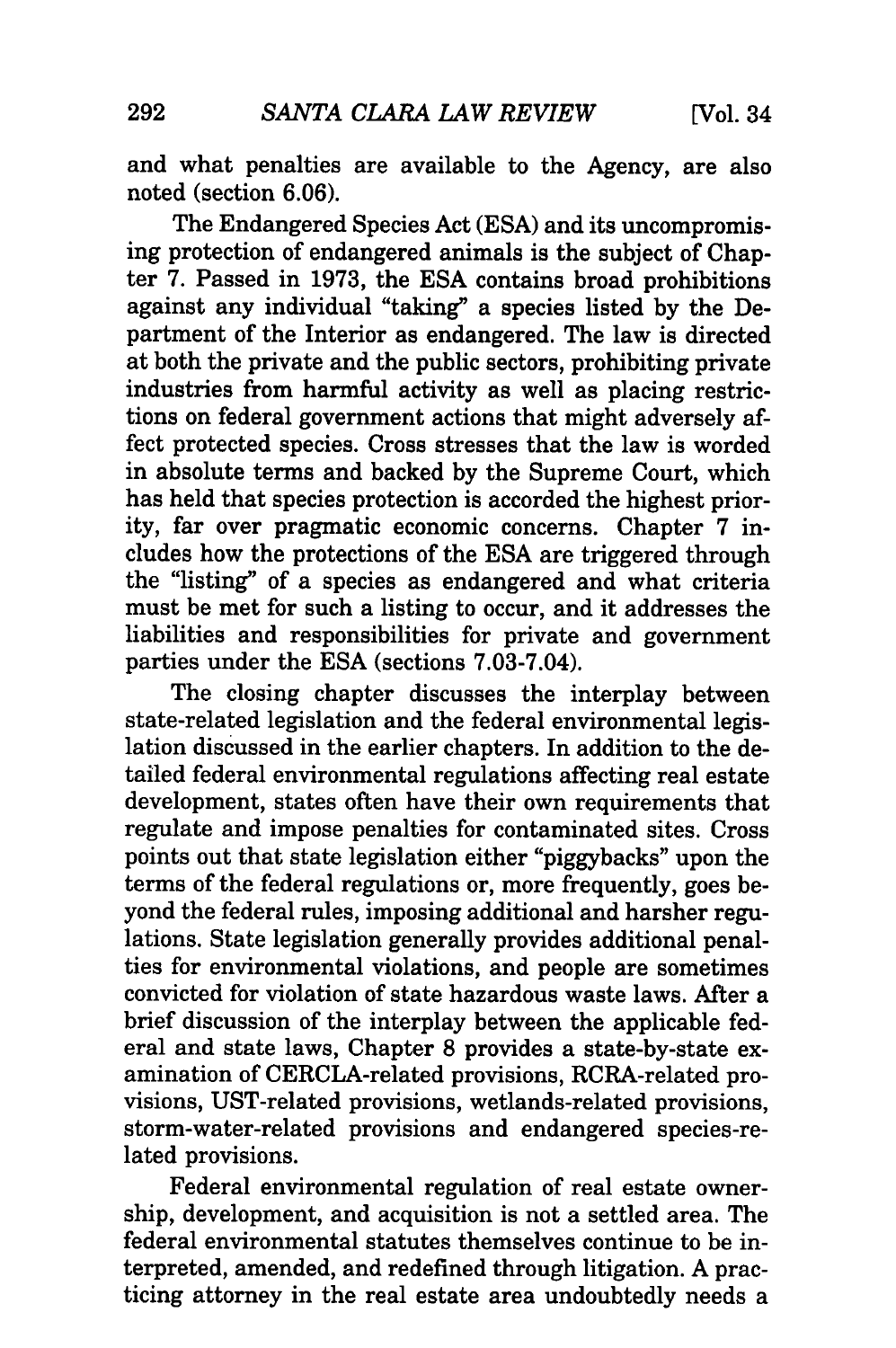reference guide that can either provide answers or point the practitioner in the right direction. Frank B. Cross' *Federal Environmental Regulation of Real Estate* is a current attempt to provide a reference in this evolving field. The manual is a sound reference providing overviews of pertinent sections of federal environmental acts with which real estate attorneys would need to be familiar in the course of their everyday practice. Due to the ever-changing scope of the subject matter, the manual is not, nor could it be, a totally complete guide. Cross has, however, compiled a manual that covers most of the bases, while leaving room for supplements that will update the basic manual as the scope of the subject matter changes.